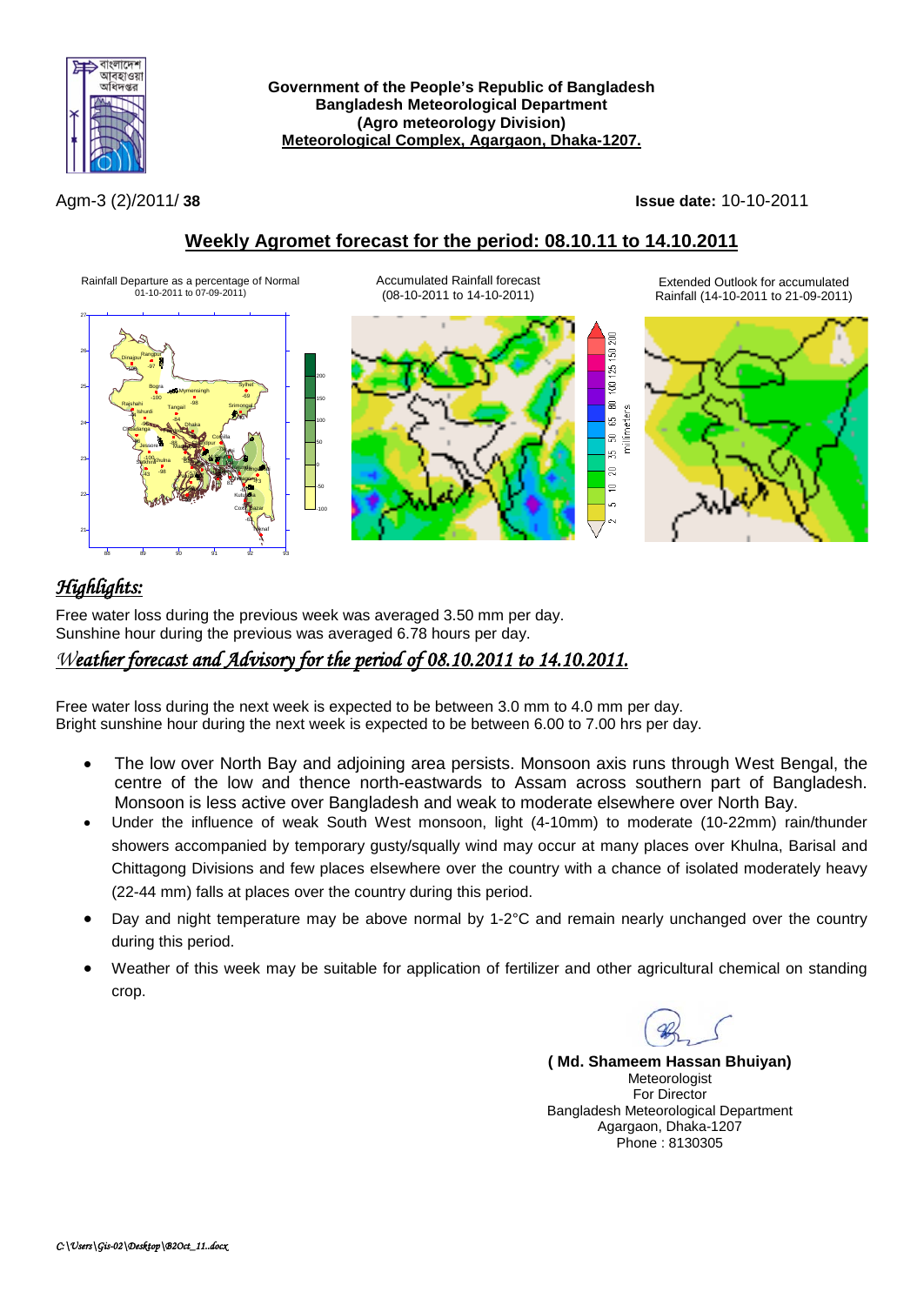## **Bangla Version**

### *c~e©vfvm, mgq: 08-10-2011 †\_‡K 14-10-2011*

Rainfall Departure as a percentage of Normal 01-10-2011 to 07-09-2011)

Accumulated Rainfall forecast (08-10-2011 to 14-10-2011)

Extended Outlook for accumulated Rainfall (14-10-2011 to 21-09-2011)



#### *প্ৰধান বৈশিষ্ট্য সমৃহঃ-*

গত সপ্তাহের দৈনিক বাষ্পীভবনের গড় ৩.৫০ মিঃ মিঃ ছিল। গত সপ্তাহের দৈনিক সর্যকিরণ কালের গড ৬.৭৮ ঘন্টা ছিল।

### *আবহাওয়া প্*ৰ্বাভাসঃ- ০৮-১০-২০১১ ইং থেকে ১৪-১০-২০১১ ইং পৰ্যন্ত।

স্মাগামী সপ্তাহের বাম্পীভবনের দৈনিক গড় মান ৩.০ মিঃমিঃ থেকে ৪.০ মিঃমিঃ থাকতে পারে। *AvMvgx mßv‡ni m~h©wKiYKv‡ji ˆ`wbK Mo gvb 6.00 N›Uv †\_‡K 7.00 N›Uv \_vK‡Z cv‡i|*

- লঘুচাপটি উত্তর বঙ্গোপসাগর এবং তৎসংলগ্ন এলাকায় অবস্থান করছে। মৌসুমী অক্ষটি পশ্চিমবঙ্গ ও লঘুচাপের কেন্দ্রে অবস্থান *কর*ছে। অতঃপর উত্তর পূর্বদিকে আসাম হয়ে বাংলাদেশের দক্ষিণাঞ্চল পর্যন্ত অবস্থান করছে। বাংলাদেশের উপর মৌসূমী বায়ু কম সক্রিয় এবং উত্তর বঙ্গোপসাগরের অন্যত্র দূর্বল থেকে মাঝারী ধরণের রয়েছে।
- *এ* সময়ে দূর্বল দক্ষিণ পশ্চিম মৌসূমী বায়ুর প্রভাবে খুলনা, বরিশাল এবং চট্টগ্রাম বিভাগের অনেক স্থানে এবং দেশের অন্যত্র কিছু কিছু স্থানে অস্থায়ী দমকা/ঝড়োহাওয়া সহ হালকা (৪-১০ মিঃমিঃ) থেকে মাঝারী (১০-২২মিঃমিঃ) ধরণের বৃষ্টি/বজ্র-বৃষ্টি হতে পারে। *†mB mv‡\_ †`‡ki †Kv\_vI †Kv\_vI wewÿßfv‡e gvSvix ai‡Yi fvix (22-44* wgtwgt) el©‡Yi m¤¢vebv i‡q‡Q|
- *G mg‡q mviv‡`‡ki w`b Ges iv‡Zi ZvcgvÎv ¯^vfvweK ZvcgvÎvi †P‡q 1-2<sup>0</sup> †mt †ewk Ges Zv cÖvq AcwiewZ©Z \_vK‡Z*  <u>পারে।</u>
- *G mßv‡ni AvenvIqv km¨ †ÿ‡Z mvi I Ab¨vb¨ K…wlR ivmvqwbK `ªe¨ cÖ‡qv‡Mi Rb¨ Dc‡hvMx \_vK‡Z cv‡i|*

*(*মোঃ শামীম হাসান **ভ**ইয়া) **আবহাওয়াবিদ** *প*রিচালকের পক্ষে বাংলাদেশ আবহাওয়া অধিদপ্তর, ঢাকা-**১**২০৭।